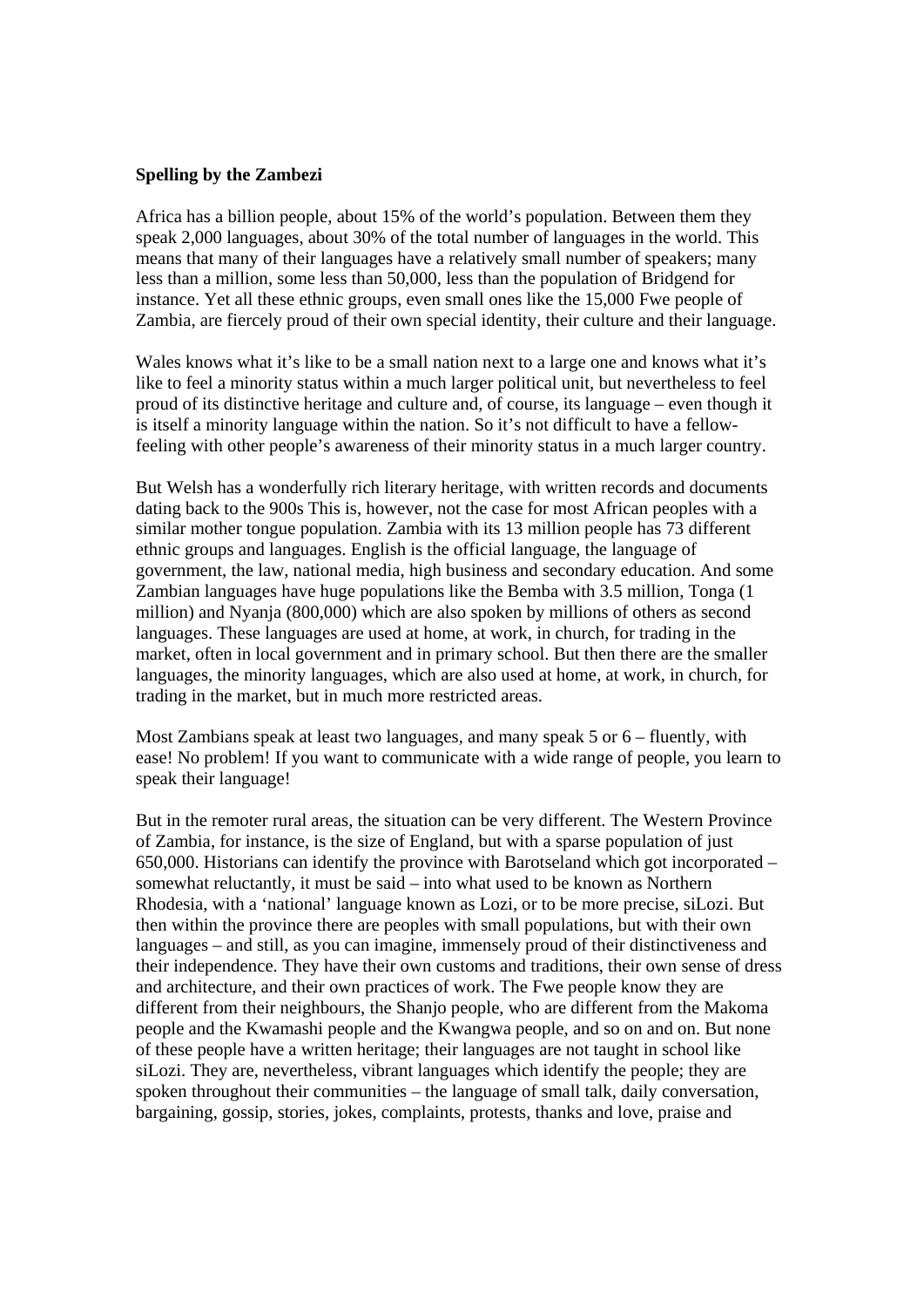criticism – all the things that you and I engage in every day. But not in writing. Now they want to change that; they see no reason why they should be left behind, and so I went to help them.

And this is how we did it. We were a small team of linguists, funded by a charity that responds to initiatives from local communities like these, who have indicated their desire to have their language in a written form. They select a team of local men and women and fund them, and the Seed Company provide the linguistic expertise for a three week workshop held in a location convenient to the peoples.

People arrived on the Monday and got to know each other, and the team of linguists explained how we were to go about things. On the Tuesday, the work began in earnest. The first task was to audio record a short story in their mother tongues, and then play it back bit by bit, with each member of the team attempting to write it down. Now, how could they do that, if their language had never been written down before? Well, all of these people were literate in siLozi and English; they knew from these languages the consonants and vowels of our (Roman) alphabet and what they stood for in those two languages. And they adapted that knowledge as best as they could in the first instance. There were disagreements among the team members, but there was also a surprisingly great deal of agreement despite each member having a go separately and independently. And then they discussed their differences with the linguist assigned to them, and gradually a greater degree of consensus emerged.

Language is all in the mind; what is written on the page is secondary to what is contained in the mind, and we linguists were there to tease this information out of their brains and facilitate the production of a spelling system that would be appropriate to their particular language. But there would be much more to do; how did we know whether all the sounds of the language had appeared in that first story? How did we know whether the pitch of the voice in pronouncing a word would be significant or not? Or stress? (Just compare your pronunciation of *insight* and *incite*; did you notice that the actual pronunciation of the consonants and vowels is identical, but that there was a shift of prominence from the first syllable of *insight* to the second syllable of *incite*?)

The second stage was then to try and use this very provisional attempt at spelling to work out the meaning of each word and each part of a word in the story. This would help to show up plurals from singulars, present tenses from past, and other grammatical information, and also preposition-type words, conjunctions, negatives, question indicators, and so on. The grammar of the language would have a bearing on the spelling of the languages, of course, as it does in Welsh and English.

The third stage was to go back to all the consonants and vowels that were suggested in the story, and check them all. As linguists, we knew what to look out for, what the likelihoods were, what possibilities and unusual cases there might be. If there was a *p* sound, then we might expect a *b* sound. If there was a *ng* sound, might it appear at the beginning of a word (like in Welsh, but not in English)? If there was a *l* sound, there may or may not be a *r* sound. Which consonants, if any, appear at the end of words? Can two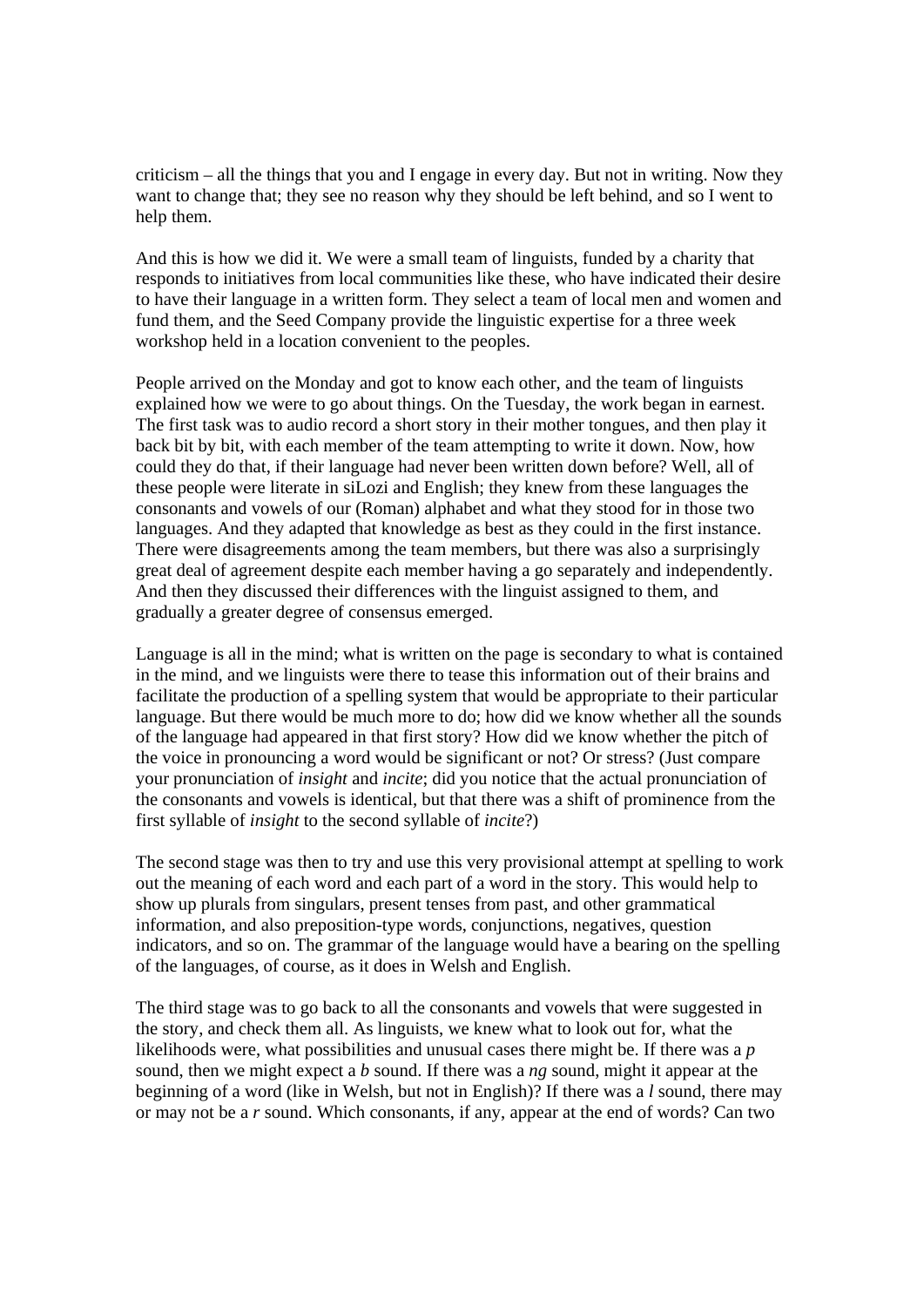consonants appear together? Can each of the vowels begin a word? Is there an *h*? We then get the team members to think of as many words as they can that display all these features; this tests our emerging hypotheses and gives them practice in trying out their developing ability to spell.

The next stage was to work on another story using the same strategy as before, but this time we expected a much greater deal of agreement – and lo and behold, that is what happened. The team gained more confidence, and although there were disagreements, they were usually quickly resolved. But not always, because perhaps yet another sound had appeared, one that was rarer than most of the others (like the *-ge* in the English word *prestige*). Or, perhaps, two words sounded almost the same, but not quite: maybe one syllable of one of the words was pitched higher or lower, or was more prominent, like the *insight/incite* example in English. This can be quite tricky to sort out and is often very important; the difference between *teaching* and *urinating* in siLozi was one such sensitive example!

We then took stock of all the sounds we had discovered and agreed on the most appropriate letter for each sound, so that each separate sound that made a difference to the meanings of words (known technically as a 'phoneme') had a separate letter, and that each letter represented that one 'phoneme' only. This is what is often called a phonetic alphabet; Welsh is an excellent example of one, and English about the worst in the world. Here is a test for you: take the vowel *sound* of the English word *no*, and see how many different spellings you can find for that sound. (Well, you could start off with *know*, *toe*, and so on; don't forget *plateau*!) You just don't get that same kind of variety of spellings in Welsh. Now, another test: take the vowel *letter* of *no*, and think of different sounds that it corresponds to in other words. (In this case, you could start off with *do*, *done* and so on; and don't forget that it is silent in *people*!) Incidentally, that is why children learning to read in Welsh make much swifter progress than children learning to read in English – there are simply far, far less rules to master. And that is why we approach the creation of a new alphabet for a language in that way, to increase the speed of literacy once their alphabet gets established.

However, there is still another great problem to resolve and that is to determine what constitutes a word in the language. Now we are used to this concept because we are literate – after all, you are reading this – and you recognize the words by the spaces either side of them. But it is not so obvious to someone who is trying to write their language for the first time. Imagine writing a word like *helpful* for the first time; you know there is a word *help* and a word *full*; how do you know that *helpful* should not be written as two words? And the word *unhelpful*! Is there a word *unhelp*? And *unhelpfulness*. Is there a word *ness*? The basic clues are: can the 'word' ever stand by itself? No, in the case of *un* and *ness* (apart from thinking of a Scottish loch and its monster). And: can anything ever come in between the 'words'? No, in the case of *un-help-ful-ness*, nor even in the case of *helpful* – different from *he was a great help full of ideas*, because you could put another word like *always* between *help* and *full* (*he was a great help* always *full of ideas*).